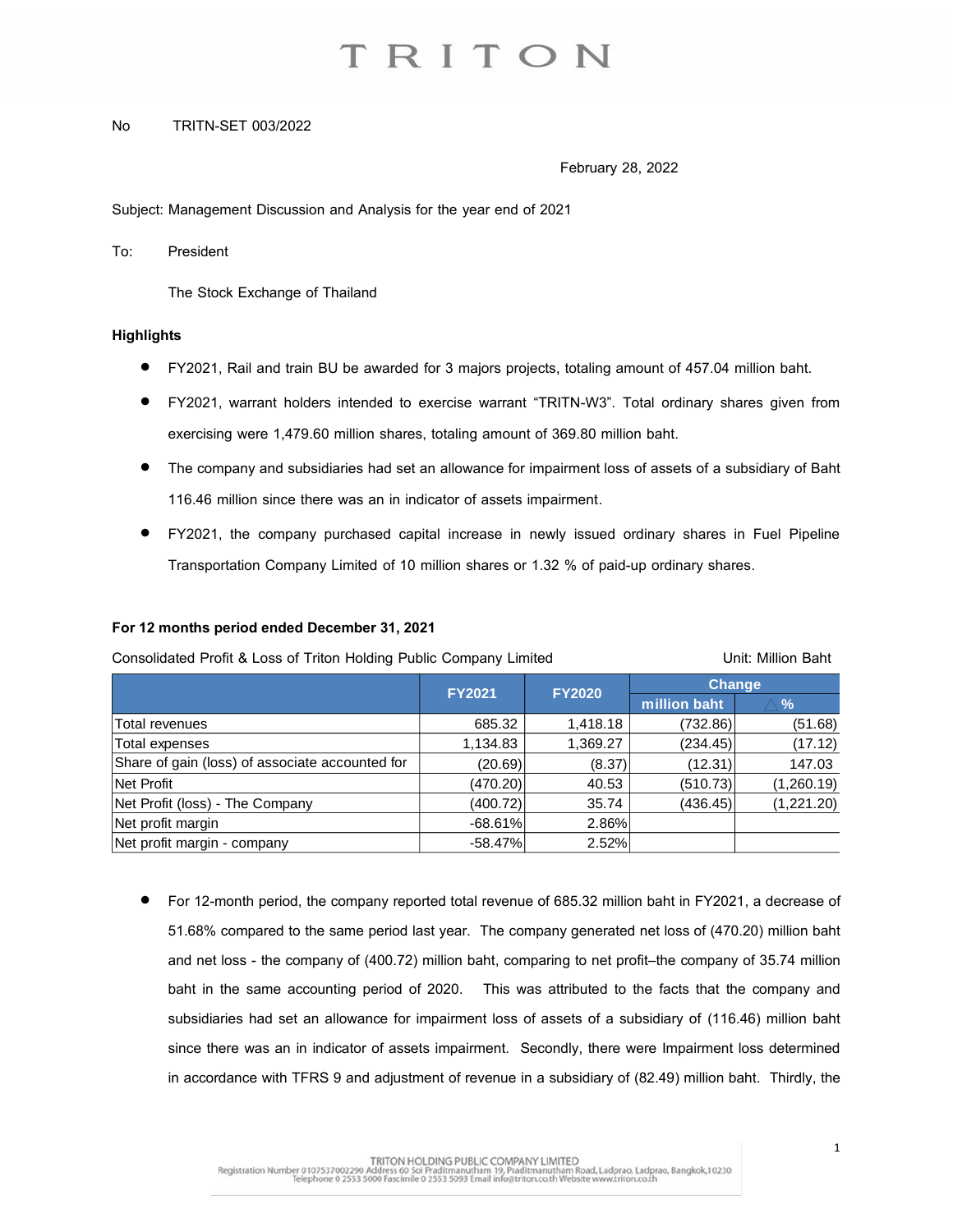power plant business loss of (38.99) million baht from flooding situation during rainy season and plan shut down period to maintenance generators and bio-scrubbers during 3Q21-4Q21 for the 3MW-power plant. Lastly, the operation loss (232.25) million baht which cause by the fact that, from time to time throughout the year, some construction projects/sites were under challenging environment from COVID-19 pandemic.

### **For 3 months period ended December 31, 2021**

• For 3-month period, the company reported total revenue of 80.39 million baht in 4Q21, comparing to total revenue of 156.01 million baht in the same period last year. The company generated a net loss - the company of (293.31) million baht, comparing to net loss–the company of (24.68) million baht in the same accounting period of 2020. This was attributable to impairment loss of assets, impairment loss determined in accordance with TFRS 9 and adjustment of revenue in a subsidiary, loss from power plant business, and loss from construction operation which had challenged from COVID-19 pandemic.

#### **1. Construction Business** Unit : Million Baht

| <b>Construction</b>                | <b>FY2021</b> | <b>FY2020</b> | <b>Change</b> |          |
|------------------------------------|---------------|---------------|---------------|----------|
|                                    |               |               | million baht  | $\%$     |
| Revenues                           | 537.14        | 1,333.43      | (796.28)      | (59.72)  |
| <b>Expenses</b>                    | 713.72        | 1,134.59      | (420.87)      | (37.09)  |
| Gross profit                       | (176.58)      | 198.84        | (375.42)      | (188.81) |
| Idle cost on a particular contract | 24.94         | 24.89         | 0.05          | 0.19     |
| Finance cost                       | 6.85          | 3.80          | 3.05          | 80.45    |
| Gross profit margin                | $-32.87%$     | 14.91%        |               |          |

- For 12-month period, Construction business has generated revenues of 537.14 million baht, comparing to revenues of 1,333.43 in the same period last year, or a decrease of 59.72%. Construction business generated negative gross profit of (176.58) million baht, comparing to gross profit 198.84 million baht in the same period last year. In FY2021, several construction projects of the group had challenged from COVID-19 pandemic situation. Moreover, gross profit was also impacted from decreasing in value of construction projects of a subsidiary of 36.00 million baht.
- For 3-month period, Construction business has generated revenues of 60.25 million baht, comparing to revenues of 133.60 mb a decrease 54.90% compared to the same accounting period of 2020. Construction business generated gross loss of (113.66) million baht, comparing to gross profit 34.33 million baht in the same period last year. Mainly because, several construction projects of the group had challenged from COVID-19 pandemic situation.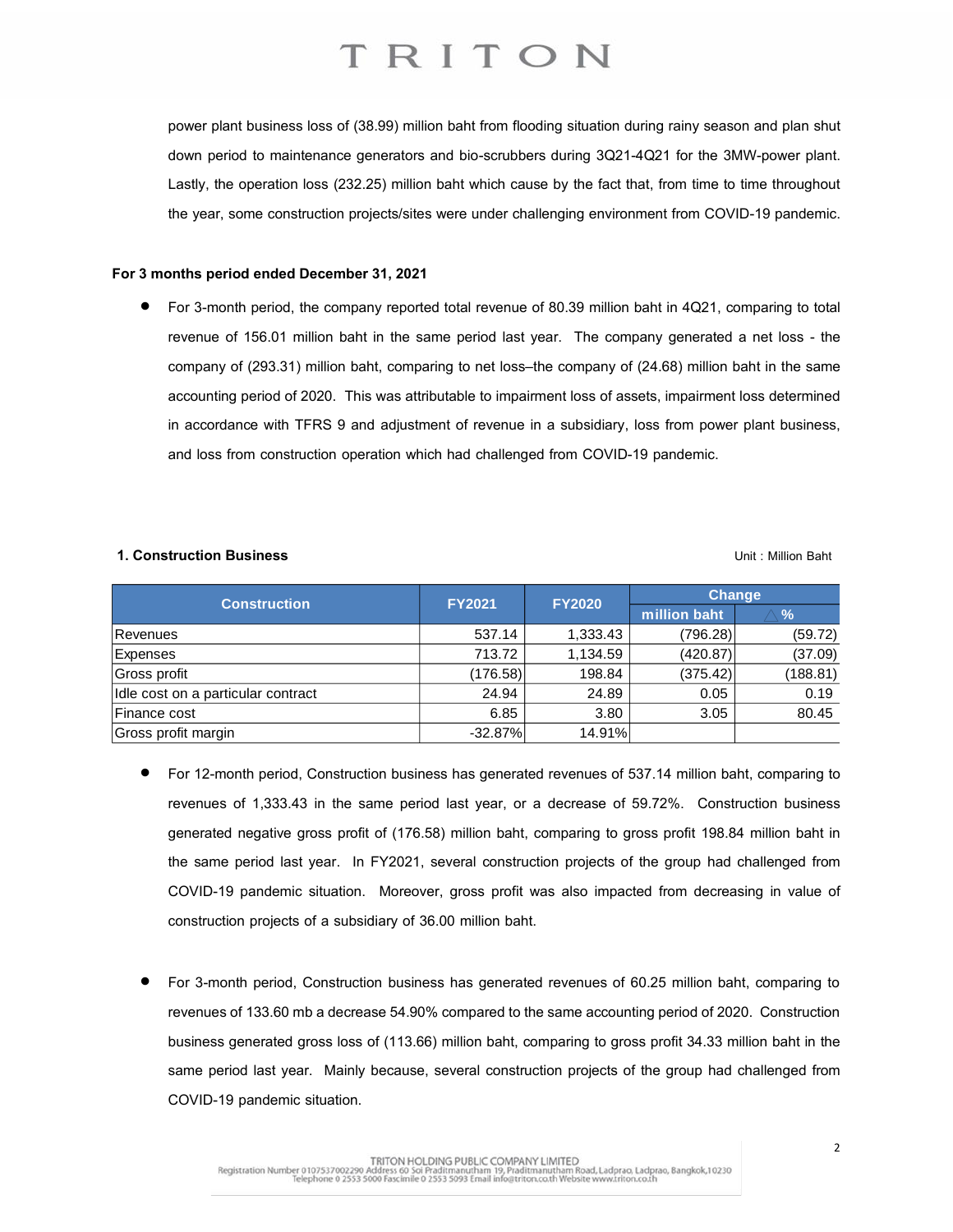As of the issuance of this report, the company back log is approximately 2.76 billion baht.

| $0&G + C$ ivil                     | <b>FY2021</b> | <b>FY2020</b> | <b>Change</b> |               |
|------------------------------------|---------------|---------------|---------------|---------------|
|                                    |               |               | million baht  | $\frac{9}{6}$ |
| Revenues                           | 424.38        | 1,210.93      | (786.56)      | (64.95)       |
| <b>Expenses</b>                    | 557.46        | 1,033.50      | (476.04)      | (46.06)       |
| Gross Profit                       | (133.09)      | 177.43        | (310.52)      | (175.01)      |
| Idle cost on a particular contract | 24.94         | 24.89         | 0.05          | 0.19          |
| Finance cost                       | 2.09          | 2.17          | (0.08)        | (3.81)        |
| Gross profit margin                | $-31.36%$     | 14.65%        |               |               |

Oil and gas infrastructure construction generated revenue of 424.38 million baht in FY2021. At the end of forth quarter, the company had recognized revenue amounting to 92.89% of the total project value.

- Oil and gas infrastructure construction to northern area Project (98.21% progress)
- Underground Piping Construction and Electrical Conduit Installation Project (100% progress)
- Pipe Jacking Construction under highway Pak Kret-Chaeng Watthana (22.46% progress)
- Oil and gas infrastructure construction to North-east area Project (99.01% progress)
- Oil and gas infrastructure construction in Bangkok Canal (5.00% progress)
- New oil and gas infrastructure construction in Bangkok (0.00% progress)
- New oill and gas infrastructure construction on Rama III road (0.00% progress)

Civil engineering construction generated revenue of 26.69 million baht in FY2021. The construction works consist of the several civil projects in the southern part of Thailand. The company had recognized revenue from Civil projects amounting to 96.27% of the total project value.

- Group of civil projects in the Southern part of Thailand (99.42% progress)
- Civil project with Four season Hotel, Bangkok (29.62% progress)
- Civil project with Sathorn One, Bangkok (15.43% progress)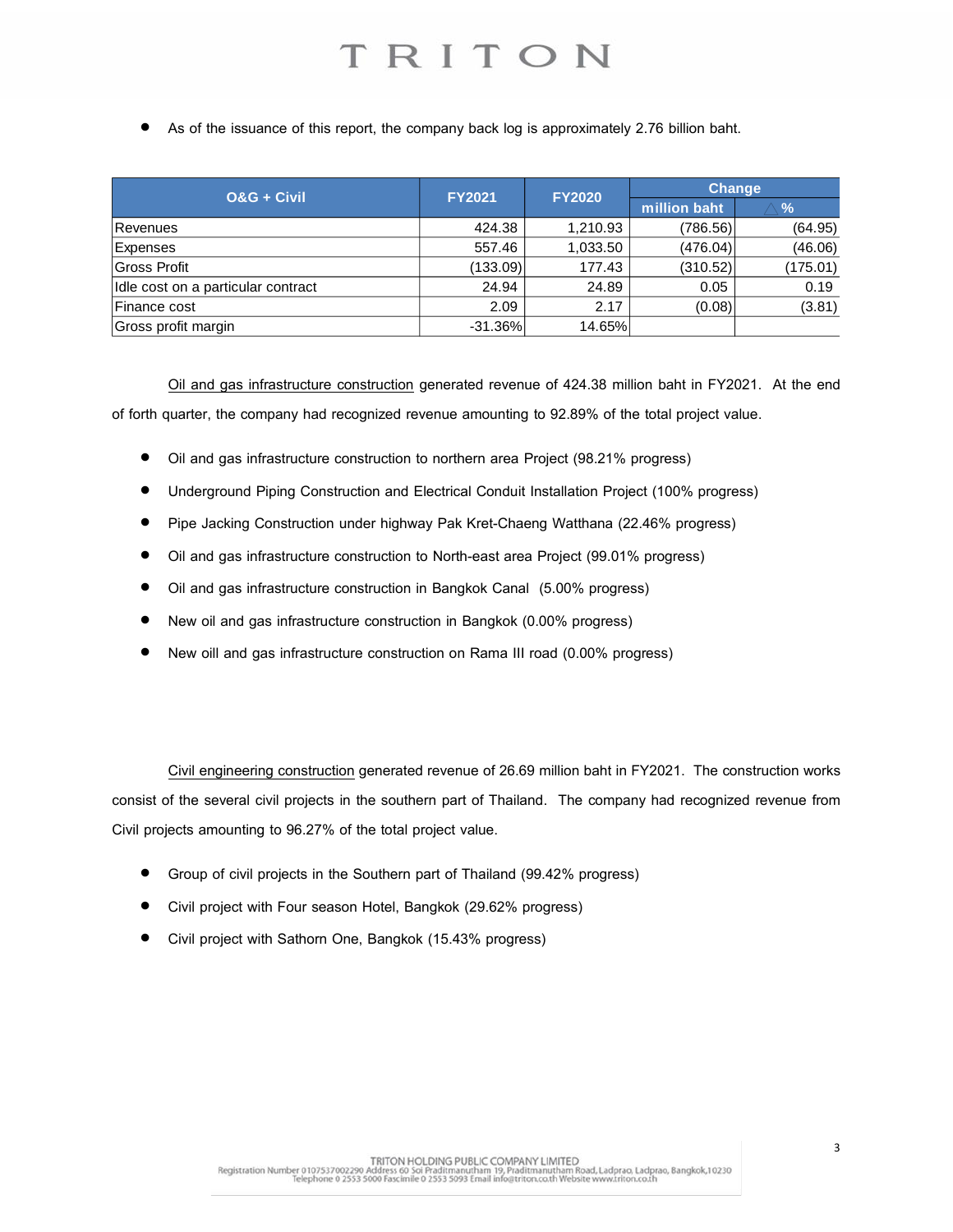| <b>Rail &amp; Train</b> | <b>FY2021</b> | <b>FY2020</b> | <b>Change</b> |               |
|-------------------------|---------------|---------------|---------------|---------------|
|                         |               |               | million baht  | $\frac{9}{6}$ |
| Revenues                | 112.77        | 122.49        | (9.73)        | (7.94)        |
| Expenses                | 156.26        | 101.09        | 55.17         | 54.57         |
| Gross profit            | (43.50)       | 21.40         | (64.90)       | (303.24)      |
| Finance cost            | 4.76          | 1.62          | 3.14          | 193.27        |
| Gross profit margin     | $-38.57%$     | 17.47%        |               |               |

Train and Railway systems and construction generated revenue of 112.77 million baht in FY2021. The construction works mainly consist of the double track railway construction and other railway related construction project. The company had recognized revenue from Rail & Train construction project amounting to 50.87% of the total project value.

### **2. Power Business**

On February 17, 2020, Triton Power Co., Ltd., a subsidiary of the company, acquired 75% of ordinary shares of Aukkrarawat Renewable Energy Power Plant Company Limited (AKP). The power plant is under Power Purchase Agreement (PPA) with Provincial Electricity Authority (PEA) of 4.9 megawatts. For 12-month period, Power business generated revenues of 84.07 million baht, increase by 39.82 million baht or increase 89.97%. In this year, the power plant operations were challenged with flood situation during rainy season. Moreover, the Nongree power plant undertake plan shut down to process maintenance on three generators and bio scrubber units during the third and fourth quarters. So, the power plant business generated negative gross-profit of (23.93) million baht. After the maintenance process, both power plants are expected to run effectively in the FY2022.

| <b>Power</b> | <b>FY2021</b> | <b>FY2020</b> | <b>Change</b> |               |
|--------------|---------------|---------------|---------------|---------------|
|              |               |               | million baht  | $\frac{9}{6}$ |
| Revenues     | 84.07         | 44.25         | 39.82         | 89.97         |
| Expenses     | 108.00        | 42.73         | 65.27         | 152.76        |
| Gross profit | (23.93)       | 1.53          | (25.45)       | (1,667.13)    |
| Finance cost | 11.11         | 3.26          | 7.85          | 241.17        |
| Gross profit | $-28.46\%$    | 3.45%         |               |               |

### **3. Other Revenues**

|              |               | <b>FY2020</b> | <b>Change</b> |                  |
|--------------|---------------|---------------|---------------|------------------|
|              | <b>FY2021</b> |               | million baht  | %                |
| Other income | 49.63         | 37.25         | 12.37         | ົດ⊿<br>າາ<br>ے.ں |

For 12-month period, other revenues were 49.63 million baht, significantly increased by 33.21% or by 12.37 million baht from the same period last year mainly from Revenue from sales of supplies, machinery rental and Gain from sale of investment in equity instruments.